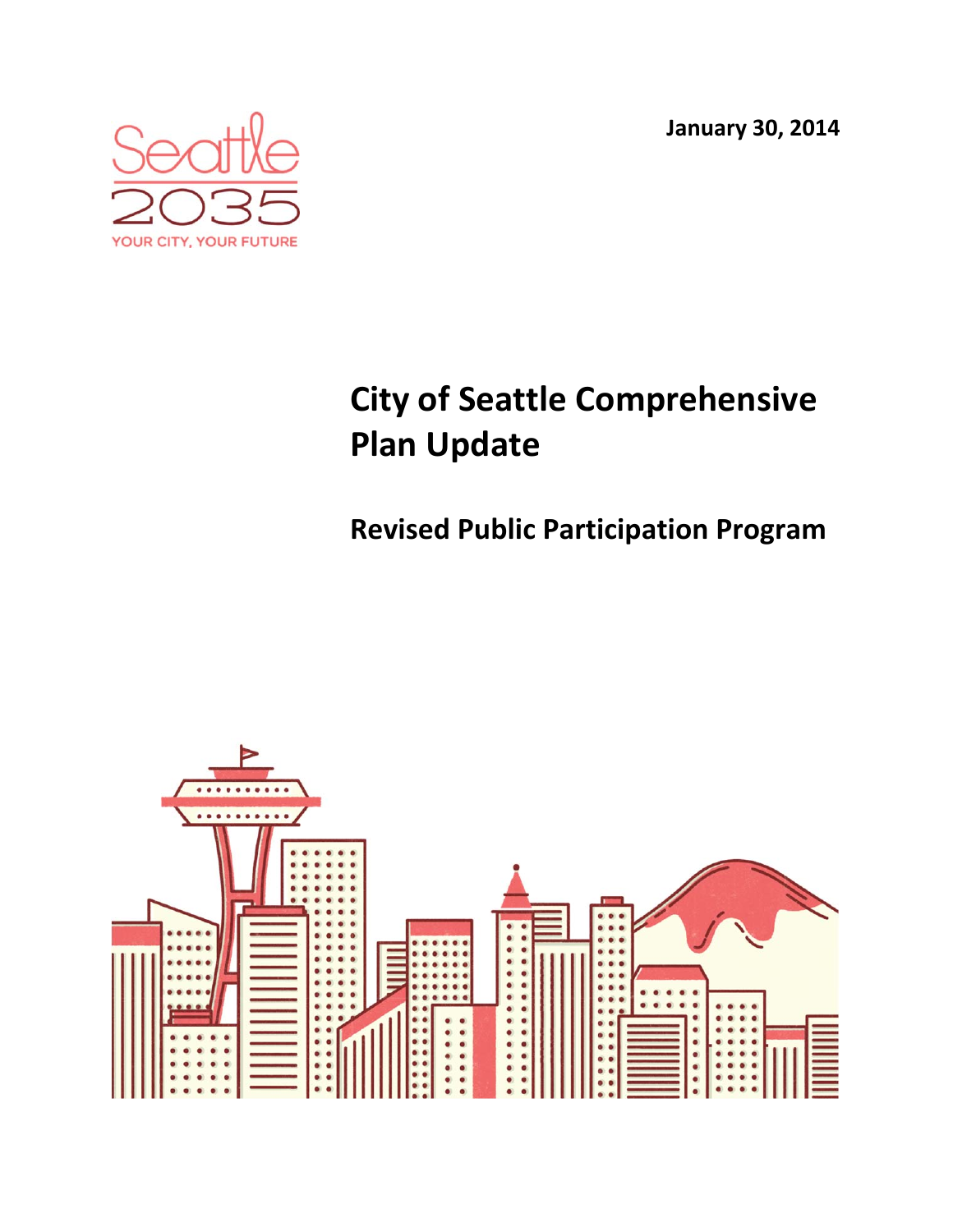### **City of Seattle Comprehensive Plan Update Revised Public Participation Program (RCW 36.70A.140) (January 30, 2014)**

#### **INTRODUCTION**

Seattle is undertaking a major periodic review of the Comprehensive Plan (Review) as required by the Washington State Growth Management Act (GMA). The GMA requires local governments to create and broadly disseminate a Public Participation Program (Program). This revised Program updates an earlier version to reflect a modified schedule for the Review. It also describes how the City of Seattle (City) will meet the requirements for early and continuous public participation during the Review.

#### **A. GOALS**

The overall goals of the Program are to:

- Provide objective information to assist the public in understanding issues and solutions.
- Provide opportunities for the public to contribute ideas and provide feedback through all phases of the Review.
- Improve the involvement of traditionally under-represented audiences.
- Make the Review accessible and engaging to interested participants by using a variety of media, plain language and easy‐to‐understand materials.
- Make the Review racially and culturally inclusive.

#### **B. SCHEDULE**

The GMA originally required that the City complete a major review of its Comprehensive Plan by December 2011. The State Legislature amended that requirement twice in recent years, and the deadline is now June 2015.

The City initially launched the Review in late June 2011 and conducted outreach and engagement in 2011‐2012 including a dedicated website, an online survey, use of social media, video, use of Public Outreach and Engagement Liaisons in cultural and ethnic communities, and a public meeting (see *Report on Public Engagement* for description of activities). After the deadline was extended, the Seattle City Council (Council) expressed a desire for the City to take advantage of the full time allowed by the State.

On May 14, 2012, the Council adopted Resolution 31370 that included a general schedule for developing a review of the Seattle Comprehensive Plan (Plan) in phases by using the annual amendment cycles in 2013, 2014 and 2015 to review individual portions of the Plan. Some new policies were adopted through the 2013‐2013 annual amendment process. On May 14, 2013, the Council adopted Resolution 31451 revising the schedule and approach again for the Review.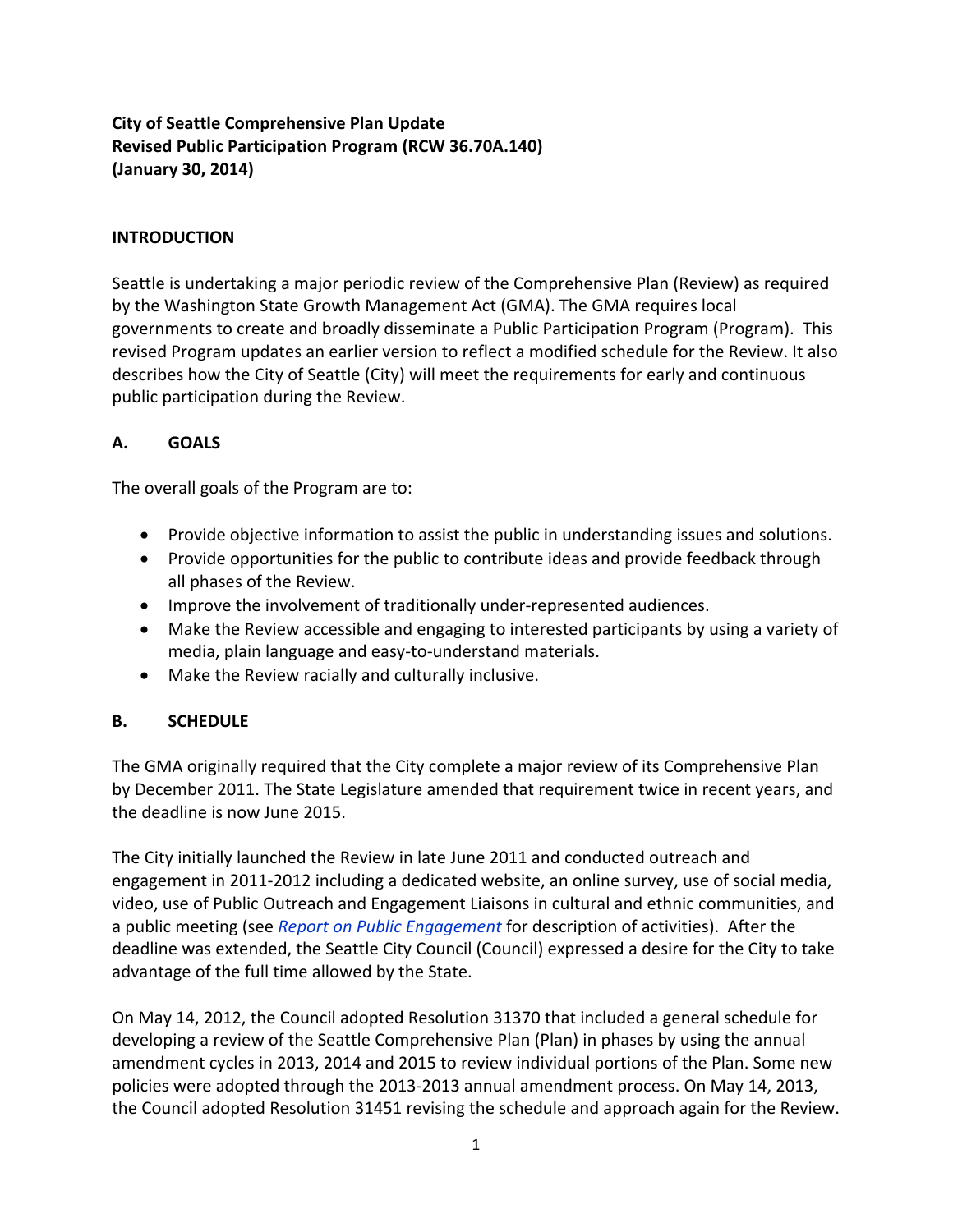Rather than review the Plan in phases through the annual amendment process, DPD would review and update the entire Plan by June 2015. The Review will still be conducted in "phases" although the Council will adopt an updated Comprehensive Plan by June 2015.

| <b>Previous Activities</b>      |                        |
|---------------------------------|------------------------|
| Early Engagement                | August 2011 - May 2012 |
| <b>Annual Amendment Process</b> | May 2012- May 2013     |

The revised project schedule is as follows:

Current Review Schedule

| Current Review Scriedule |                                       |                   |
|--------------------------|---------------------------------------|-------------------|
| Phase 1                  | Project Planning & Research           | 3Q - 1Q 2014      |
| Phase 2                  | Growth Alternatives & Assessment      | 1Q 2014 - 4Q 2014 |
| Phase 3                  | Draft Plan Policies                   | 1Q 2014 - 1Q 2015 |
| Phase 4                  | City Council Reviews Recommended Plan | 1Q - 2Q 2015      |
|                          |                                       |                   |

#### **C. ROLE OF THE PLANNING COMMISSION**

The Seattle Planning Commission (Commission), comprised of 16 volunteer members appointed by the Mayor and Council, is the steward of the Plan. In this role the Commission provides independent and objective advice to the Mayor, Council, and City departments on broad planning goals, policies and plans for the development of Seattle. The Commission focuses on issues that shape Seattle including land use, transportation, housing and environmental policy.

The Planning Commission will be involved throughout the process and will provide input, advice and comments to the City. :

Potential changes to the Comprehensive Plan

Development of policy recommendations

Public Participation Program

Preliminary Draft Environmental Impact Statement (before release for public comment) Preliminary Final Environmental Impact Statement (before release for public comment) Preliminary Draft Plan (before release for public comment)

Preliminary Final Plan (before presentation to City Council).

#### **D. METHODS AND TOOLS**

The overall objective of this Program is to describe how the City will engage the public during the course of the Review. Public participation methods and tools may vary by phase. This Program may continue to be reviewed and refined throughout the Review, if needed.

While traditional methods (meetings, workshops, presentations, etc.) will still play an important role in public engagement, DPD will use alternative participation tools more extensively to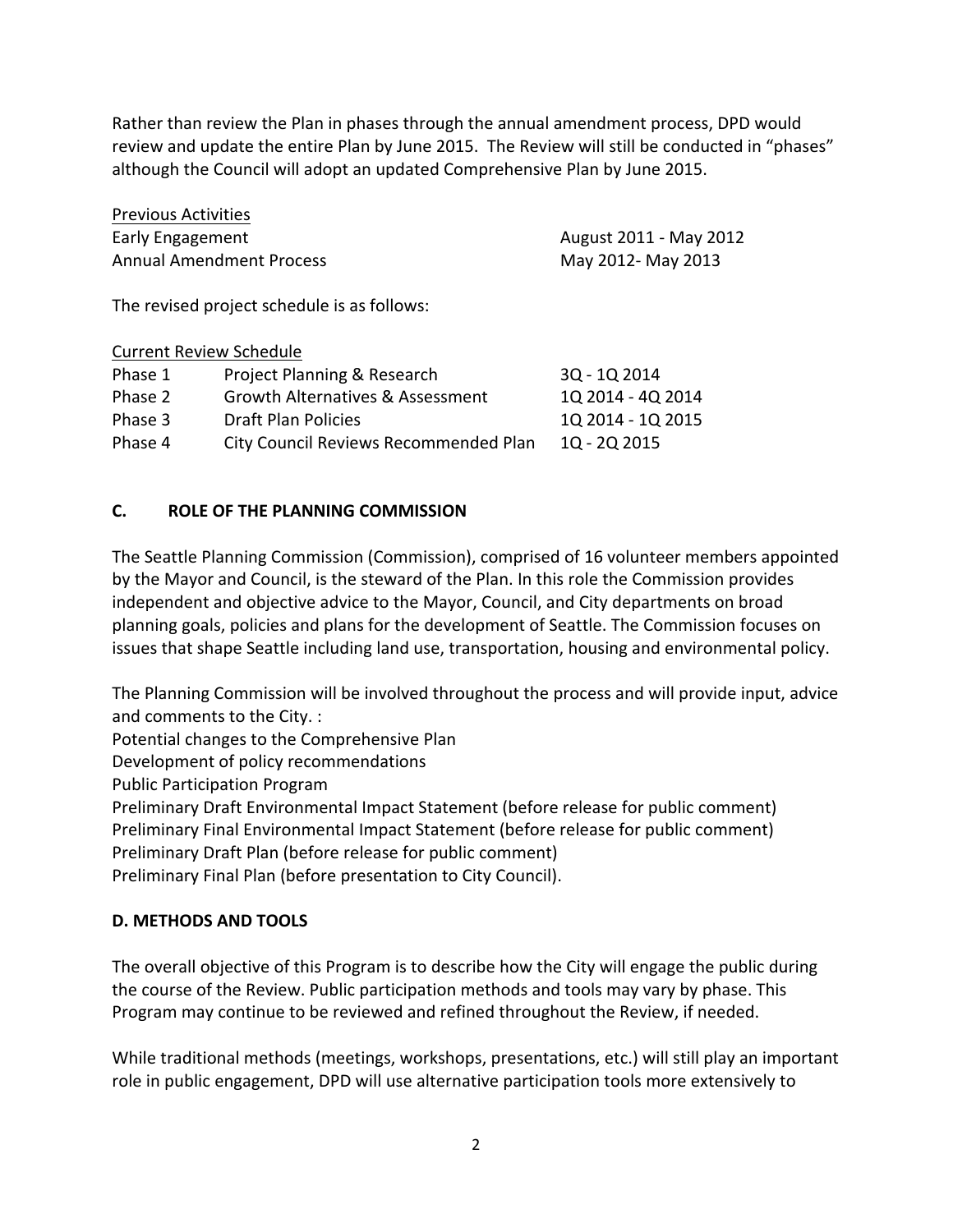broaden our outreach and disseminate information. The following websites and social media will be used to share information throughout the Review.

| Website         | http://2035.seattle.gov          |
|-----------------|----------------------------------|
| E-mail          | 2035@seattle.gov                 |
| Listserv        | http://2035.seattle.gov/connect/ |
| Facebook        | http://www.facebook.com/SEA2035  |
| Twitter         | @Seattle2035                     |
| Seattle Channel | http://www.seattlechannel.org    |

Some or all of the following methods will be used in one or more phases to achieve broad and continuous public participation.

Broad dissemination of background data and growth alternatives, proposals and alternatives:

- Documents such as the Public Participation Program, Draft and Final Plans, Draft and Final Environmental Impact Statements, and other Project materials will be posted on the project website and made available at local libraries.
- Notice of the availability of the Program and DPD's draft Plan will also be published in the Seattle Times (a newspaper of general circulation).
- The City will send information to the Planning Commission, regional and City agencies as appropriate, and local and community‐based organizations to extend outreach and expand participation.

Opportunities for written comments:

- Online public feedback tools (Email, Website, and Facebook.
- Comment forms available at public meetings.

Public meetings after effective notice:

 General notice of the time and place of the public meetings will be provided through standard notice procedures such as emails to project listserve and other related email lists.

Opportunities for open discussion:

- Comprehensive Plan discussions at Seattle Planning Commission meetings and other Boards and Commission meetings (all meetings open to the public).
- Online dialogue and interactive activities (via social media or website).
- Presentations to Neighborhood District Councils and other citizen groups.
- Public meetings, open houses, lectures and presentations.
- Workshops with interested community or stakeholder groups.
- Youth engagement activity though partnerships.

Communication programs and information services:

• Project Website, Listserve, Facebook page, Twitter.